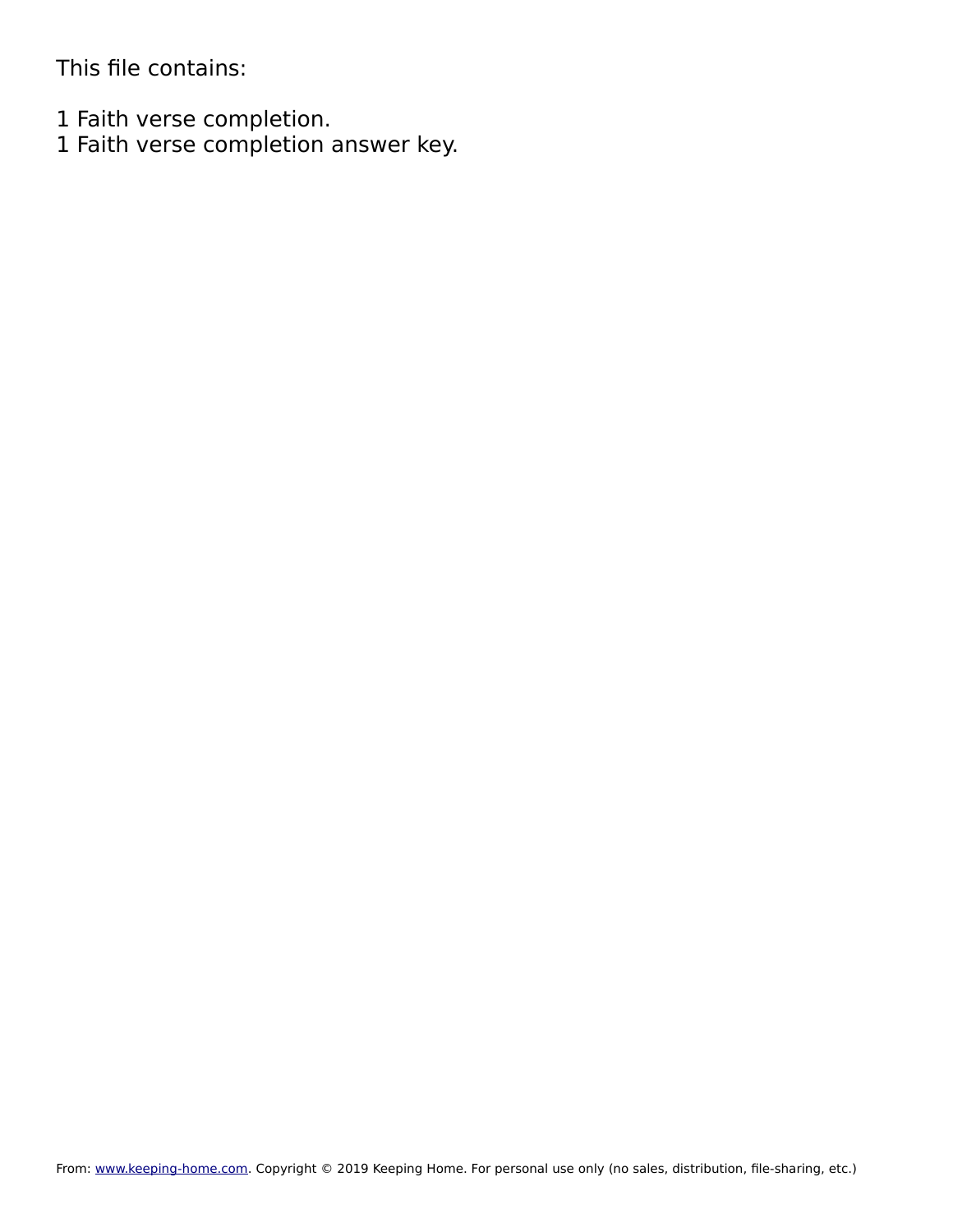## **What Does Faith Mean? Verse Completion Activity**

| Now faith is the substance of things ________ for, the evidence of things ____ ____.<br>$\sim$ Hebrews 11:1                                                                                                                                                                                                                                                                                                                                                                                                           |
|-----------------------------------------------------------------------------------------------------------------------------------------------------------------------------------------------------------------------------------------------------------------------------------------------------------------------------------------------------------------------------------------------------------------------------------------------------------------------------------------------------------------------|
| For we walk by ______, not by _______. ~ 2 Corinthians 5:7                                                                                                                                                                                                                                                                                                                                                                                                                                                            |
| Verily, verily, I say unto you, He that believeth on me hath ______________<br>$\sim$ John 6:47                                                                                                                                                                                                                                                                                                                                                                                                                       |
|                                                                                                                                                                                                                                                                                                                                                                                                                                                                                                                       |
| For by _______ are ye saved through ______; and that not of _____________: it is<br>the gift of God $\ldots$ $\sim$ Ephesians 2:8                                                                                                                                                                                                                                                                                                                                                                                     |
| For God so _______ the world, that he gave his only begotten Son, that whosoever<br>$\frac{1}{\sqrt{1-\frac{1}{\sqrt{1-\frac{1}{\sqrt{1-\frac{1}{\sqrt{1-\frac{1}{\sqrt{1-\frac{1}{\sqrt{1-\frac{1}{\sqrt{1-\frac{1}{\sqrt{1-\frac{1}{\sqrt{1-\frac{1}{\sqrt{1-\frac{1}{\sqrt{1-\frac{1}{\sqrt{1-\frac{1}{\sqrt{1-\frac{1}{\sqrt{1-\frac{1}{\sqrt{1-\frac{1}{\sqrt{1-\frac{1}{\sqrt{1-\frac{1}{\sqrt{1-\frac{1}{\sqrt{1-\frac{1}{\sqrt{1-\frac{1}{\sqrt{1-\frac{1}{\sqrt{1-\frac{1}{\sqrt{1-\frac{1}{\sqrt{1-\frac{1$ |
| But as many as received him, to them gave he ________ to become the sons of<br>God, even to them that $\_\_\_\_$ on his name $\sim$ John 1:12                                                                                                                                                                                                                                                                                                                                                                         |
| Do we then make ______ the ______ through faith? God forbid: yea, we<br>the $\sim$ $\sim$ Romans 3:31                                                                                                                                                                                                                                                                                                                                                                                                                 |
| Even so faith, if it hath not _______, is ______, being alone. $\sim$ James 2:17                                                                                                                                                                                                                                                                                                                                                                                                                                      |
| Then he said unto them, O fools, and slow of heart ___ _________ all that the<br>$\frac{1}{2}$ have spoken > Luke 24:25                                                                                                                                                                                                                                                                                                                                                                                               |
| Holding faith, and a __________________; which some having put away concerning faith have made shipwreck. ~ 1 Timothy 1:19                                                                                                                                                                                                                                                                                                                                                                                            |
| in the Lord with all thine $\frac{1}{\ln a}$ ; and lean not unto thine own $\frac{1}{\ln a}$ .<br>In all thy $\frac{1}{\ln a}$ acknowledge him, and he shall direct thy $\frac{1}{\ln a}$ ~ Proverbs 3:5-6                                                                                                                                                                                                                                                                                                            |
| What time I am $\qquad \qquad$ , I will $\qquad \qquad$ in thee. $\sim$ Psalm 56:3                                                                                                                                                                                                                                                                                                                                                                                                                                    |
| And he said unto them, Why are ye so _______? how is it that ye have no faith?<br>$\sim$ Mark 4:40                                                                                                                                                                                                                                                                                                                                                                                                                    |
| Above all, taking the $\frac{1}{\sqrt{1-\frac{1}{n}}}$ of $\frac{1}{\sqrt{1-\frac{1}{n}}}$ , wherewith ye shall be able to quench all the fiery darts of the wicked. $\sim$ Ephesians 6:16                                                                                                                                                                                                                                                                                                                            |
| The Lord is my strength and my shield; my heart _______ in him, and I am<br>helped: therefore my heart greatly rejoiceth; and with my song will I praise him.                                                                                                                                                                                                                                                                                                                                                         |

 $\sim$  Psalm 28:7